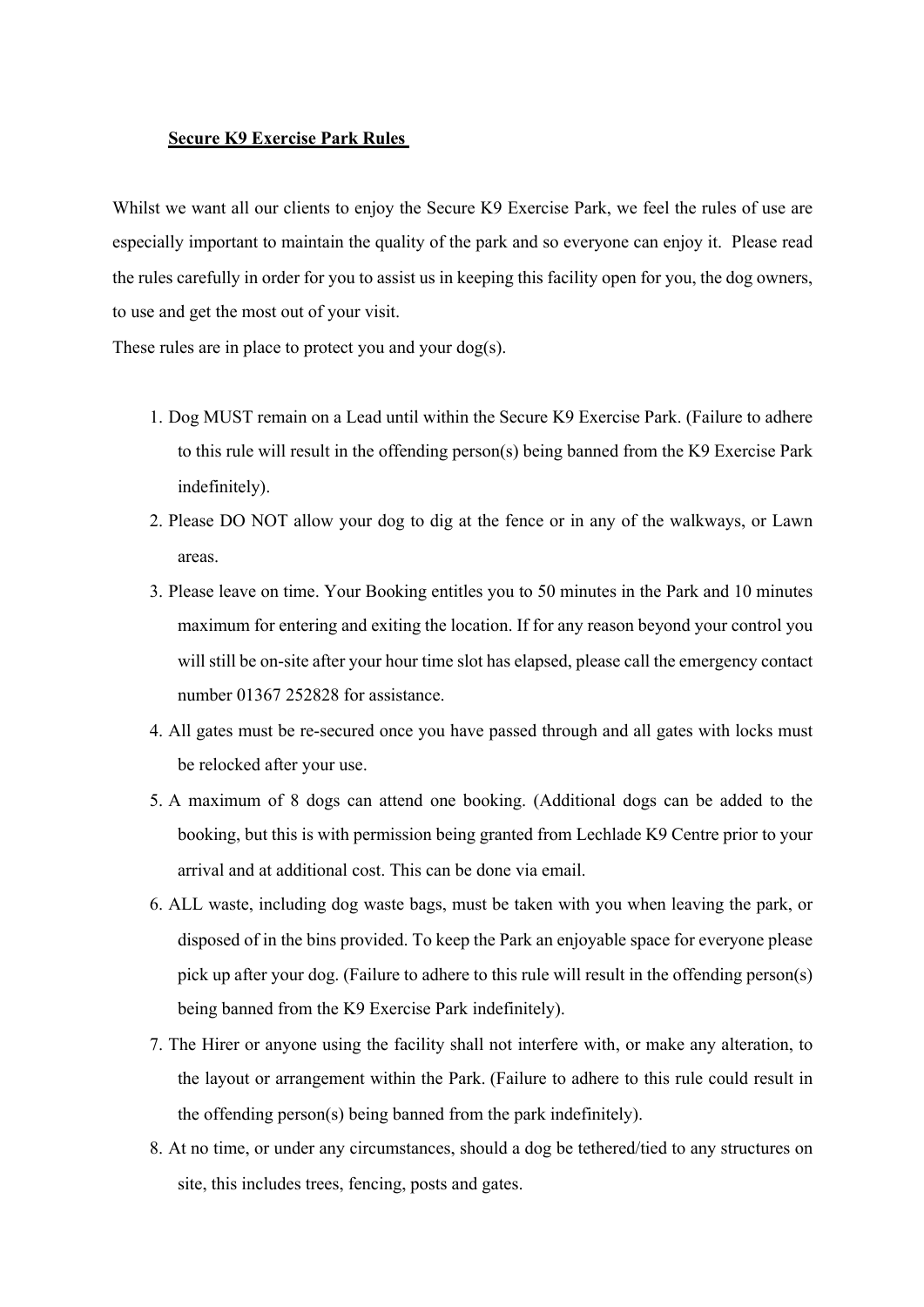- 9. At no time or under any circumstances should a human climb or stand on any structures on site, this includes fencing, gates seating and the activity area apparatus.
	- 10. You should always accompany your dog on their walk (Within the park fenced area), so you are aware of what your dog(s) is/are doing and that they are safe and complying to the rules, terms and conditions.
	- 11. All vehicles and belongings are left at your own risk in the Car Park at the Secure K9 Exercise Park.

## **TERMS AND CONDITIONS**

Please ensure you carefully read our T&C's to assist us in keeping the K9 Exercise Park in the best condition for all. Anyone found to be in breach of these conditions will immediately be asked to leave and this may result in the offenders being banned indefinitely.

## **General Terms and Conditions:**

• When booking a slot at the Secure K9 Exercise Park you agree to take full responsibility for your own and your dog(s)' actions.

• By paying to use the Secure K9 Exercise Park, you acknowledge that you agree to the site rules, terms and conditions.

• Please DO NOT arrive more than 5 minutes before your allocated time slot to minimise traffic and allow the previous hirers to have left the Park.

• When departing please be ready to leave at your allocated time to minimise disruption for the next customer's arrival. (Failure to do so could result in cancellation of future bookings).

• Please take extreme caution when driving into the car park.

• Lechlade K9 & The K9 Exercise Park Team have absolute discretion to permit or prohibit all types of activity on the land.

• The booking is personal to the Hirer and may not be transferred or sub-let.

• The Hirer shall ensure that noise nuisance is kept to an acceptable level while using the park and car park.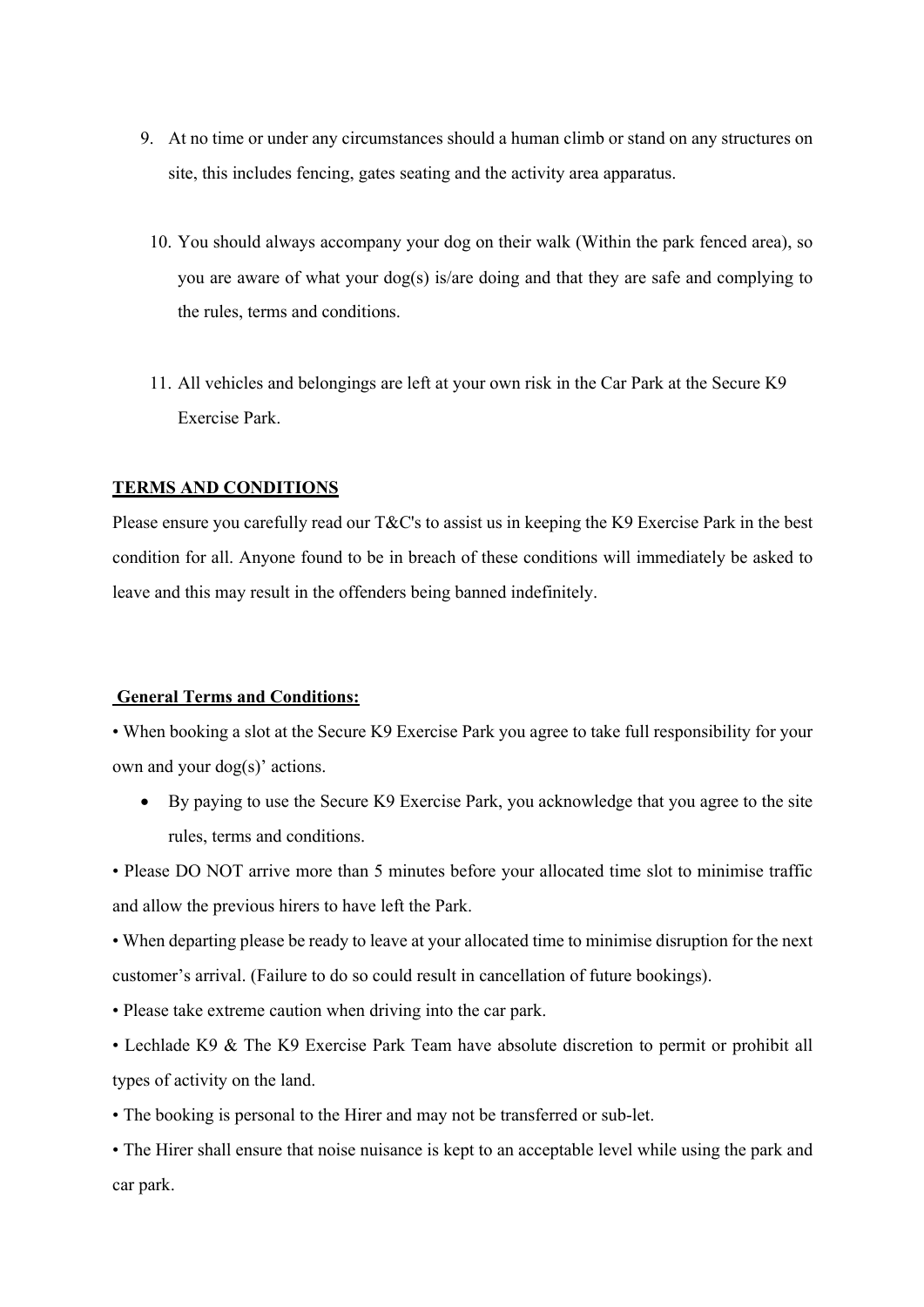• All persons and their property, including dogs in the park, are there at their own risk. Lechlade K9 or The K9 Exercise Park DO NOT accept any liability for injury or damage/loss of property. The site is as natural as possible to ensure your dog(s) enjoy a unique experience and such things as trip hazards, tree stumps, loose tree branches and some sharp shrubs. So please take care when using the site.

• I understand myself or my dog(s) may sustain accidental injuries while at the Secure K9 Exercise Park and I agree to cover any personal or veterinary fees pertaining to myself or my dog(s). Neither Lechlade K9, The K9 exercise Park or its team members will accept any responsibility for the death, injury or illness of any person(s) or dog(s) whilst using our facility. You are strongly advised to insure your pet for all eventualities.

• The K9 Exercise Park team retain full permission to enter the land in order to carry out inspections or potential maintenance during your booking.

• BBQ's & Fires ARE NOT permitted on site under any circumstances.

• Please take all waste with you, or use the bins provided. Food/drink, dog toys must be removed if brought on site even if broken.

• Children under 17 years of age are allowed on site but must be supervised at all times by an adult of 18 years or older and not left unattended.

• No Climbing on fencing, gates, trees or apparatus within the park.

• If your dog has been immediately unwell in anyway before, during or after using the exercise park, or is suffering from a virus (i.e. kennel cough) please inform the team as soon as possible. We may be able to assist in transferring your booking to a future date without charge and/or prevent anything being passed to other dogs.

• With the site being a natural land, wheelchair access is limited currently. The exercise park is accessible, but we recommend using the correct all-terrain wheelchair or experience with similar locations. Similarly, all terrain Pushchairs/Buggies are capable of travelling around the park but in both cases, it could be weather dependant.